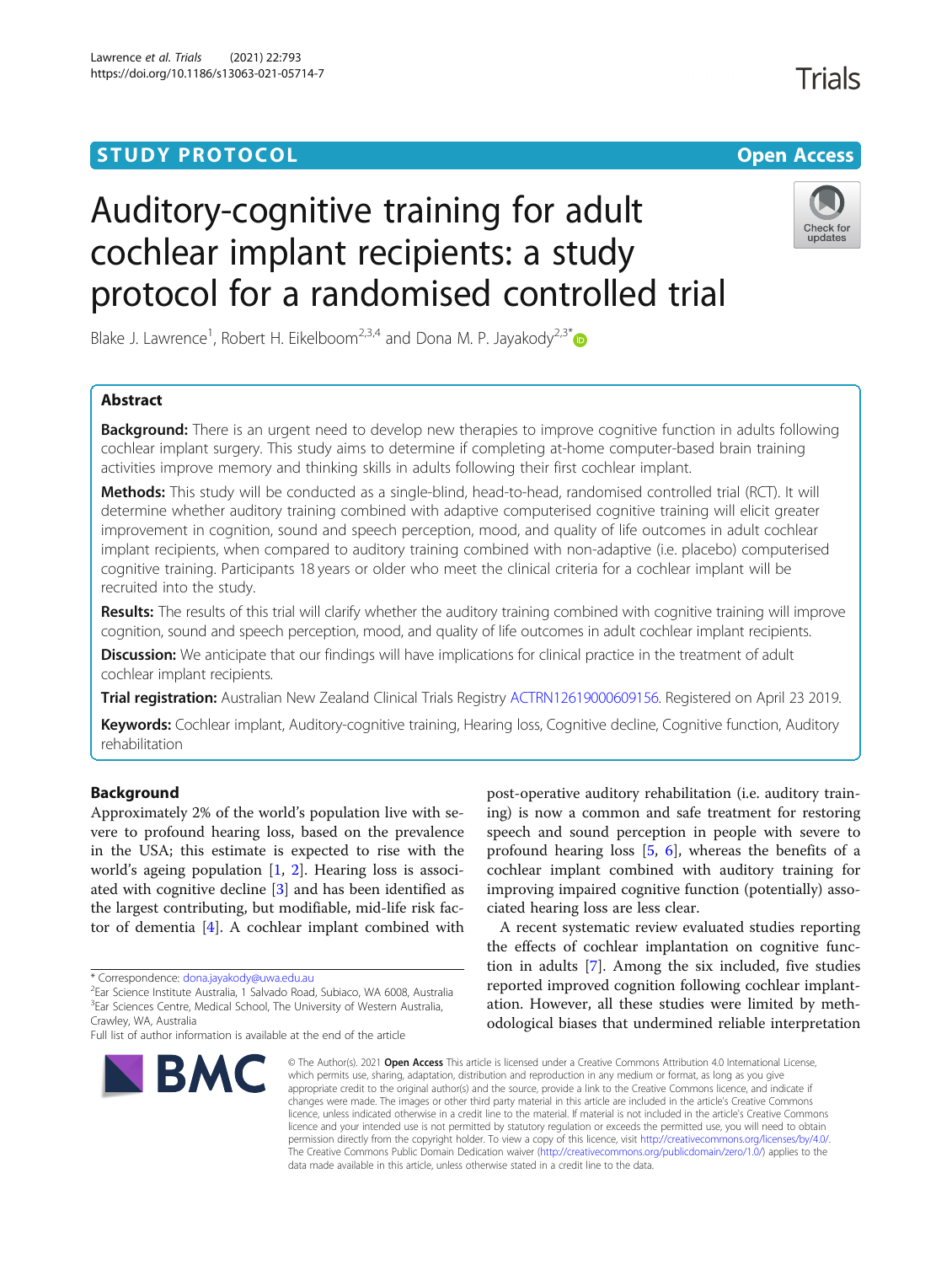of results [[8](#page-7-0)–[13](#page-7-0)]. Moreover, only two studies reported that participants completed post-operative auditory re-habilitation [[8,](#page-7-0) [12\]](#page-7-0), despite clinical guidelines recommending auditory rehabilitation for successful use and adjustment to a new cochlear implant [[14](#page-7-0)]. It is therefore not clear whether cochlear implantation or cochlear implantation combined with post-operative auditory rehabilitation has the potential to improve cognition in adults following surgery.

Other non-invasive techniques, such as computerised cognitive training (CCT), may complement existing auditory rehabilitation by improving specific domains of cognition associated with speech and sound perception in adult cochlear implant recipients. CCT refers to engagement with standardised, cognitively challenging tasks, to improve cognitive function [[15\]](#page-7-0), whereas auditory training refers to active engagement with sounds, where participants learn to make distinctions between sounds presented systematically [\[16](#page-7-0)]. Evidence suggests that combining CCT with auditory training may elicit optimal neural conditions to improve cognition in adults with hearing loss [\[17](#page-7-0)]. Cochlear implant recipients may therefore experience cognitive benefits from an integrated auditory + CCT intervention as part of their initial rehabilitation following surgery.

The current study will therefore examine whether combining auditory training with adaptive CCT will provide greater improvement in cognition, sound/ speech perception, mood, and quality of life in adult cochlear implant recipients, when compared to auditory training combined with non-adaptive (i.e. placebo) CCT.

#### Methods/design

A single-blind, head-to-head, randomised controlled trial (RCT) design will be used to determine whether auditory training combined with adaptive CCT will elicit greater improvement in study outcomes in adult cochlear implant recipients, when compared to auditory training combined with non-adaptive (i.e. placebo) CCT (see Fig. 1). Following enrolment into the study, participants will complete a pre-intervention assessment  $(T_0)$  of speech/sound perception, cognition, mood, and quality of life, followed by their cochlear implant surgery and randomisation to either the intervention group (auditory training + adaptive CCT) or the control group (auditory training + non-adaptive CCT). Participants will then complete the 12-week training intervention followed by a post-intervention assessment  $(T_1)$ and 3-month follow-up assessment  $(T_2)$  involving the same outcomes measured at pre-intervention. Previous cognitive training studies have used a training period of 4–8 weeks [\[17\]](#page-7-0). For the current study, a training intervention of 12 weeks has been chosen to ensure participants gain the full benefits of the training. A follow-up at 3 months has been deemed appropriate to ensure continued participant interest and prevent high attrition rates. The use of an active control group will ensure that participants are blind to whether they are receiving adaptive or nonadaptive training, which helps eliminate potential placebo effects of training. The RCT will be conducted at Ear Science Institute Australia, Perth, Western Australia. Ethics approval for the study was received from the University of Western Australia Human Research Ethics Committee (RA/4/20/5287), and the trial was registered with the Australian and New Zealand Clinical Trials Registry (ACTRN12619000609156).

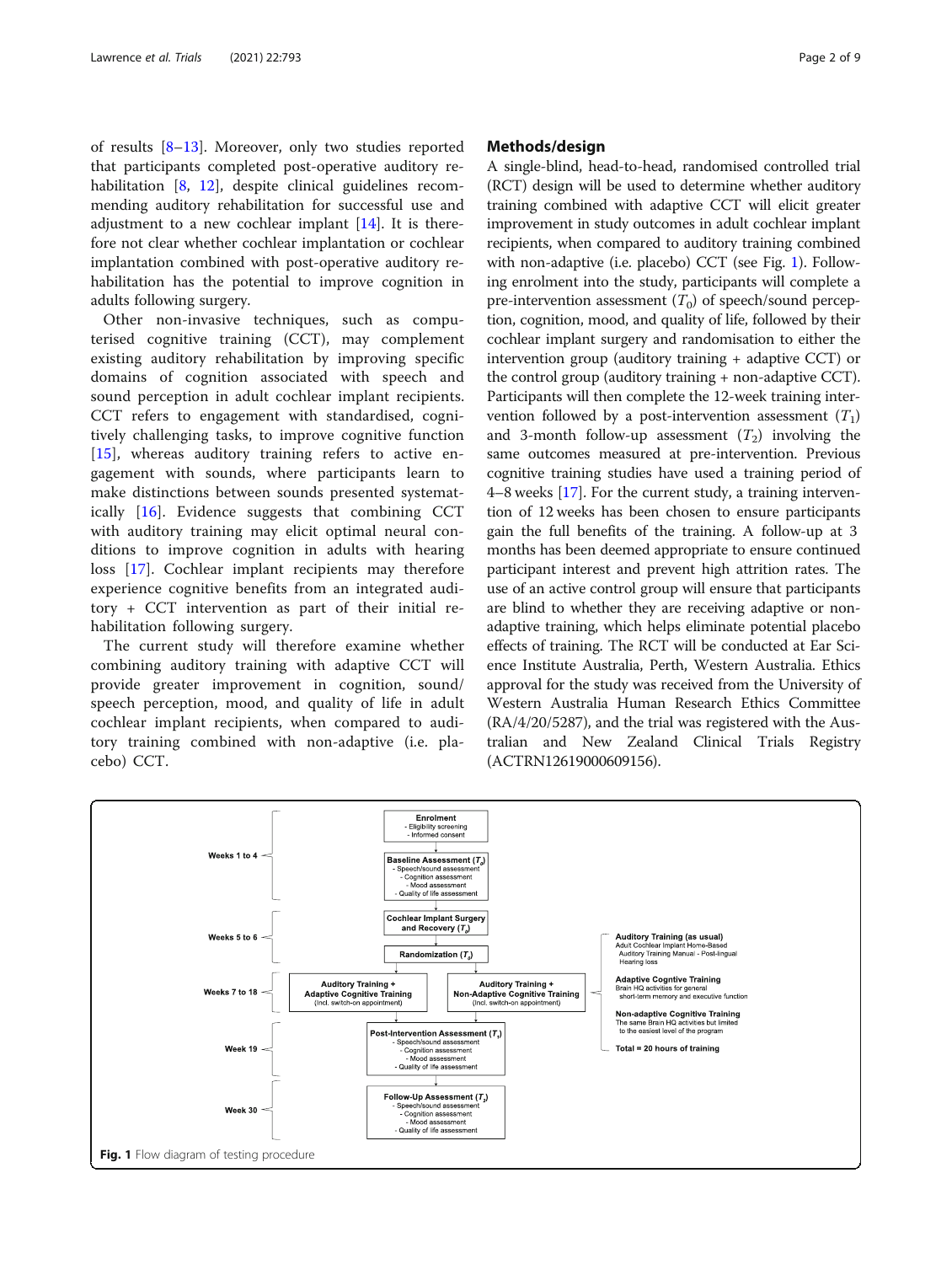## **Participants**

Post-lingually deafened adults who meet clinical criteria [[18\]](#page-7-0) for a unilateral cochlear implant will be recruited from the Ear Science Implant Clinic in Perth, Western Australia. All participants will provide informed consent prior to participating in the study, and all the assessments and training will be conducted according to the University of Western Australia Human Research Ethics Committee guidelines.

## Inclusion criteria

To be included in this study, participants must meet the following inclusion criteria: (1) 18 years of age or older, (2) have bilateral symmetrical sensorineural hearing loss, (3) met clinical criteria for their first (unilateral) cochlear implant, (4) be a native English speaker, or have spoken English for the past 10 years or longer, and (5) have access to a home computer and internet.

#### Exclusion criteria

Participants will be excluded from the study if they (1) demonstrate a cognitive decline measured by the Hearing Impaired Montreal Cognitive Assessment (HI-MoCA) screening test as a total score  $\leq$  25/30 [\[19](#page-7-0)], (2) demonstrate a pre-lingual hearing impairment, (3) have previously received a cochlear implant, (4) have previous experience of or currently use cognitive training, and (5) are unable to use or have access to a personal computer connected to the internet.

## Outcome measures

The primary outcome measures will be cognitive functioning and speech/sound perception as described below. The secondary outcome measures will be mood and quality of life as described below. All outcome measures will be measured as discrete or continuous data.

#### Cognition

In accordance with the Cattell-Horn-Carrol-Miyake (CHC-M) taxonomy of cognitive outcomes [\[20\]](#page-7-0), a battery of non-verbal neuropsychological tests will be used to measure broad ability domains of general short-term memory (Gsm) and executive function (EF). Six tests will be used to measure each narrow ability domain within the broad domains of Gsm and EF.

## High-working memory

Within the broad domain of Gsm, the narrow ability of high-working memory (high-WM) will be measured using an adapted non-verbal version of the Letter Number Sequencing (LNS) test from the Wechsler Adult Intelligence Scale-IV [[21\]](#page-7-0). In this adapted non-verbal version of the LNS test, participants will be presented with task instructions/item lists on a computer screen. Following the presentation of each list, participants will be required to recall the list using paper and pencil to record their answers. Individual letters and numbers within each list will appear on the computer screen for 1000 ms, and a command "RECORD YOUR ANSWER" will appear between each trial. Scores will range from 0 to 30 with a higher score indicative of greater high-WM [[21\]](#page-7-0). This adapted version of the LNS test will include the same items and trials as the original test and scores will range from 0 to 30 with a higher score indicative of greater high-WM  $[21]$  $[21]$ . The LNS test is classified as a measure of high-WM within Gsm because completion of the task involves the simultaneous processing of multiple streams of information (i.e. letters and numbers) while also storing task instructions to successfully coordinate the correct recall order [\[20](#page-7-0)].

#### Low-working memory

Within the broad domain of Gsm, the narrow ability of low working memory (low-WM) will be measured using the Paired Associates Learning (PAL) test. The PAL test is a non-verbal subtest within the Cambridge Neuropsychological Test of Automated Batteries (CANTAB™) [[22\]](#page-7-0) and involves the initial presentation of six greyedout boxes that are 'opened' in a randomised order on the screen. One or more of the boxes will contain a coloured pattern. Coloured patterns are then presented in the middle of the screen, one at a time, and participants will need to select which box the same pattern was originally located within (CANTAB™) [\[22](#page-7-0)]. Task difficulty increases as more patterns are included and therefore need to be remembered within each trial. Performance on the PAL test will be scored as the number of trials required to locate the pattern(s) correctly. The PAL test is classified as a measure of low-WM within Gsm because the processing and storage of a singlestream of visual information (i.e. an abstract pattern) while also remembering different spatial locations of the items according to their original location is required to successfully complete the task [[20\]](#page-7-0).

#### Short-term memory

Within the broad domain of Gsm, the narrow ability of short-term memory (STM) will be measured using the Delayed Matching to Sample (DMS) test. The DMS test is a non-verbal subtest within the CANTAB<sup>™</sup> [\[22\]](#page-7-0) and involves the presentation of an abstract visual pattern followed by an immediate presentation or a short delay (4 or 12 s) then the presentation of four similar patterns. Using a touch screen tablet, participants will be instructed to select one of the four patterns that match with the original pattern presented in the centre of the screen (CANTAB<sup>™</sup>) [[22\]](#page-7-0). Performance on the DMS test will be scored as the number of correct responses. The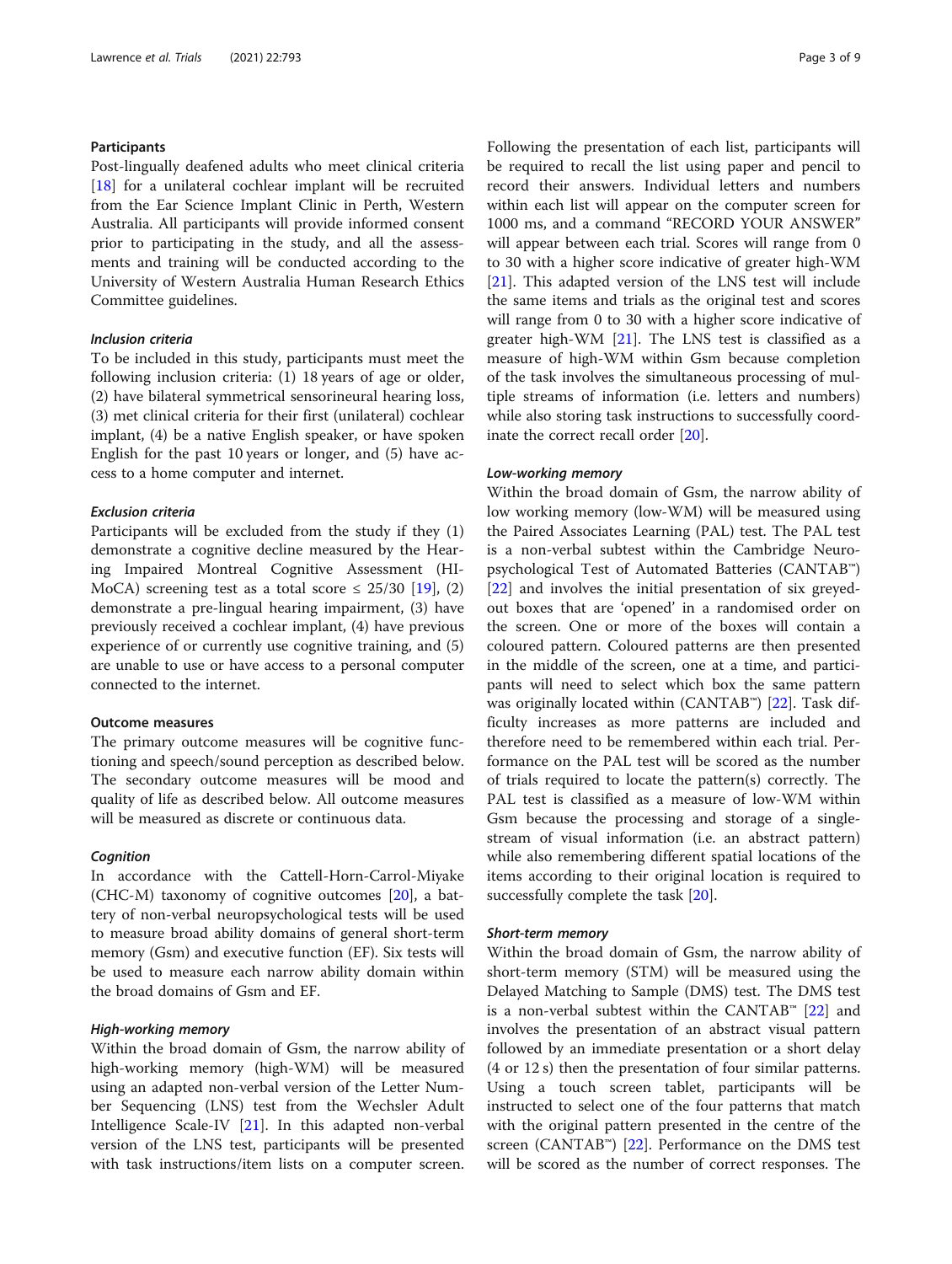DMS test is classified as a measure of STM within Gsm because the processing and storage of a single-stream of visual information (i.e. an abstract pattern) in conjunction with an immediate or short-term delayed recall is required to successfully complete the task [\[20](#page-7-0)].

#### Updating

Within the broad domain of EF, the narrow ability of updating will be measured using a spatial  $N$ -back task. Based upon original work by Jaeggi, Buschkuehl, Jonides, and Perrig [\[23](#page-7-0)], Brain Workshop ([http://brainworkshop.](http://brainworkshop.sourceforge.net/) [sourceforge.net/\)](http://brainworkshop.sourceforge.net/) developed an open source adaption of the N-back task using varying stimuli and conditions. The spatial N-back task to be used in this study will be a non-verbal measure of updating ability and will involve the presentation of coloured squares within different locations of a  $3 \times 3$  grid. Each square will appear for 500 ms followed by a 2500-ms delay before the next square appears in a different (or the same) location. Participants will be required to determine and respond if the current stimulus appeared in the same location as the stimulus that appear  $N$  items back in the series. Participants will complete 30 trials of a 2-back condition and performance will be scored as percentage of correct responses. The spatial N-back task is classified as a measure of updating within EF because successful completion requires participants to serially update items held in their memory, by simultaneously adding and discarding items with the presentation of each stimulus [\[20](#page-7-0)].

#### **Shifting**

Within the broad domain of EF, the narrow ability of shifting will be measured using an adapted non-verbal version of the Trail Making Test-BA (TMT-BA) [\[24](#page-7-0)]. Part A of the TMT-BA requires participants to connect a series of numbered circles in ascending order and as quickly as possible. Part B requires participants to connect a series of numbered and lettered circles in ascending order, switching between letters and numbers (e.g. A–1–B–2), and as quickly as possible. Performance on parts A and B will be scored as the time taken to complete each task in seconds. The TMT-BA outcome score will then be computed as the time taken to complete part B minus the time taken to complete part A, with a larger time difference indicative of greater cost of switching between trials. The TMT-BA is classified as a measure of shifting within EF because successful completion of part B requires participants to hold two competing rules in mind while also alternating between each rule [[20\]](#page-7-0).

## Inhibition

Within the broad domain of EF, the narrow ability of inhibition will be measured using the Multitasking Test

(MTT) (CANTAB™) [[22\]](#page-7-0). The MTT is a non-verbal subtest within the CANTAB™ and involves the presentation of an arrow on either the left or right side of the screen and the arrow can also point either left or right. Using two response pads located on the left and right sides of the bottom of the screen, participants will be asked (in some trials) to indicate whether the arrow was pointing left or right or whether the arrow was appearing on the left or right side of the screen. Some trials will display congruent stimuli (e.g. an arrow pointing left and on the left side of the screen) and some trials will display incongruent stimuli (e.g. an arrow pointing left but on the right side of the screen) (CANTAB<sup>™</sup>) [\[22](#page-7-0)]. The MTT is classified as a measure of inhibition within EF because successful completion of the task requires an active and deliberate overriding of an automatic response (i.e. to the direction of the arrow) to complete the task in accordance with incongruent information that may affect performance [[20](#page-7-0)].

#### Sound and speech perception

A standardised pure-tone audiometric assessment (Equinox 2.0 clinical audiometer) will be used to assess participant pure-tone average (PTA) hearing thresholds across octave frequencies between 0.25 and 8 kHz. In accordance with clinical guidelines for cochlear implantation [[18\]](#page-7-0), speech perception will be assessed using an open-set list of 25 monosyllabic words (consonantvowel-consonant [CVC] words [[25\]](#page-7-0)) scored as the percentage of phonemes and words correct. Speech perception will also be assessed using the open-set City University of New York (CUNY) sentences [[26](#page-7-0)] and scored as percentage correct. Pre-implantation speech perception will be delivered via optimised hearing aids in quiet, with words and sentences assessed up to 65 dB through unilateral and bilateral hearing aids. Postimplantation speech perception assessments will be conducted using the speech processor.

## Mood

The Depression, Anxiety, and Stress Scale (DASS-21) will be used to assess presence of depression, anxiety, or stress that may be associated with hearing loss and cognition [\[27\]](#page-7-0). Participants will be asked to report the degree to which they experience a range of psychological symptoms over the past week, using a 4-point Likert scale ranging from 0 (did not apply to me at all) to 3 (applied to me very much). For each dimension, scores may range from 0 to 21, with higher scores indicating greater experience of depression, anxiety or stress. The DASS-21 will be completed during pre-intervention, post-intervention, and 3-month follow-up assessments.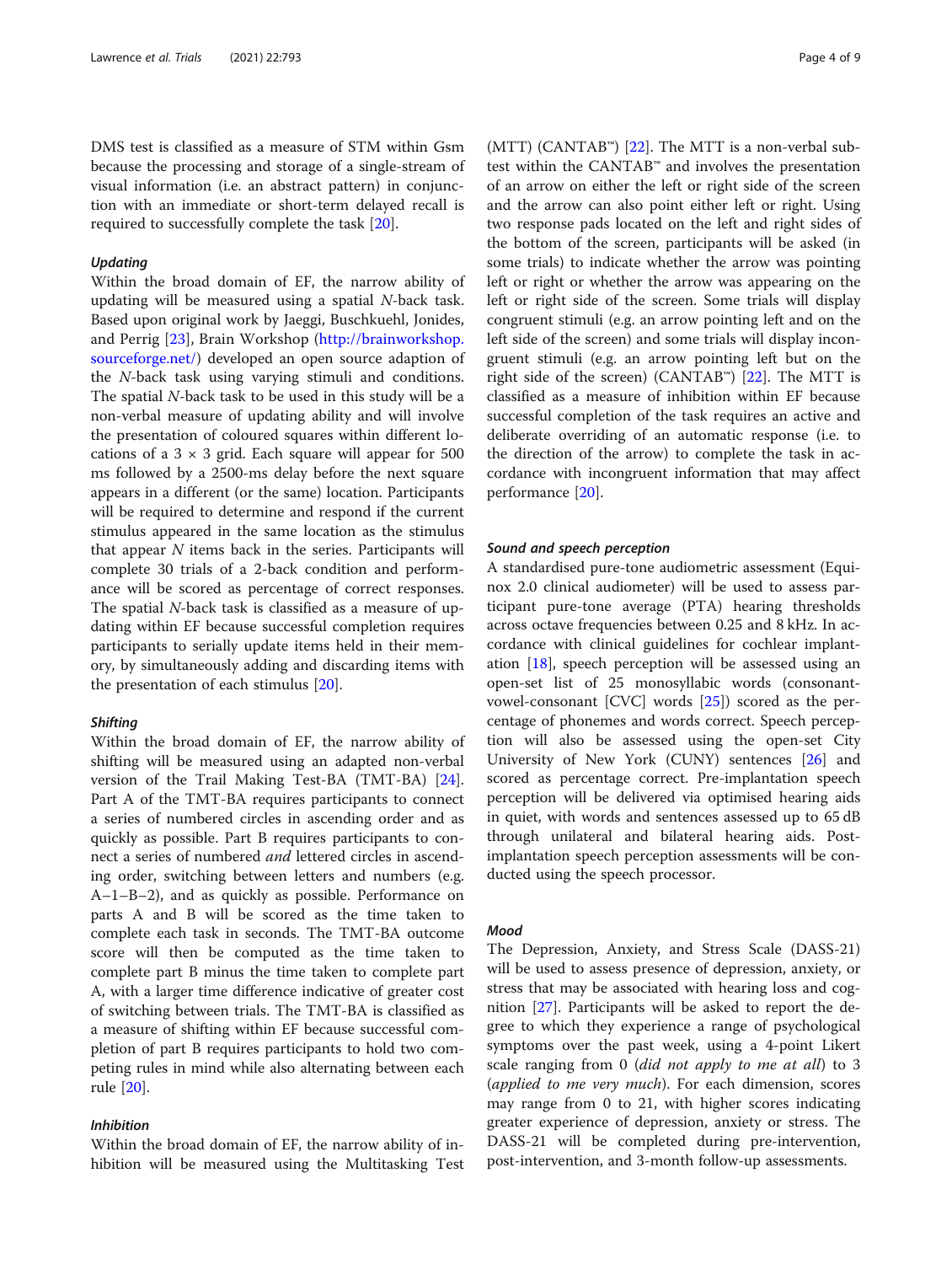### Quality of life

The Nijmegen Cochlear Implant Questionnaire (NCIQ) will be used to assess quality of life at pre-intervention, post-intervention, and follow-up assessments [\[28](#page-7-0)]. The NCIQ includes 60 items which ask participants to report their daily experiences associated with their hearing and the impact of their hearing on their life. Participant responses are measured on a Likert scale ranging between "Never" and "Always" and participant scores can range from 0 to 100, with a higher score indicative of worse quality of life [[28](#page-7-0)].

## Screening/demographic measures General cognition

The Hearing-Impaired Montreal Cognitive Assessment (HI-MoCA) will be used to assess general cognitive function and screen/exclude participants with dementia at pre-intervention assessments [[19\]](#page-7-0). The HI-MoCA is based upon the original MoCA and has been developed to measure general cognitive function among adults with hearing loss, by converting the measure into a powerpoint slide show that is not dependent upon an individual's hearing ability. Scores range from 0 to 30, with a score of 25 or less indicative of cognitive decline.

#### Cognitive reserve

The Cognitive Reserve Index questionnaire (CRIq) will be used to assess cognitive reserve at pre-intervention assessments [\[29](#page-7-0)]. The CRIq records demographic information, years of education, working activity, and leisure time experiences from adult life to compute a summary index of an individual's level of cognitive reserve. Summary index scores range from  $\leq$  70 (low cognitive reserve) to  $\geq$  130 (high cognitive reserve).

#### Treatment expectations

The Stanford Expectations of Treatment Scale (SETS) will be used to assess participants' baseline expectations of their anticipated response to the treatment (i.e. cochlear implant and auditory/cognitive rehabilitation) [\[30](#page-7-0)]. The SETS include 10 items, with six items relating to a participants' potential positive or negative belief of their future response to a treatment. An example item includes, "My condition will be completely resolved after treatment" and responses range from "Strongly Disagree" to "Strongly Agree". Treatment expectations will only be recorded at baseline and performance on the SETS will be analysed in relation to study outcomes and may be controlled for in outcome results.

#### Demographic characteristics

Participants will be asked to complete a short demographic questionnaire asking their age, gender, marital and occupational status, current leisure activities, and health/medical history.

#### Test procedure

Participants who meet the clinical criteria for a cochlear implant will be recruited into the study. Participants will complete audiometric testing and speech/sound perception assessment within the 12 months preceding surgery and complete the pre-intervention cognitive, mood, and quality of life assessment within 1 week prior to implant. Participants will have the option to complete the preintervention assessment in their home or at the Ear Science Institute Australia at a time that is most convenient to them. Following cochlear implant surgery and recovery, participants will attend their 'switch-on' appointment where they will be provided with the standardised auditory training material by their implant audiologist. Following 'switch-on' appointments, participants will be randomised to either the adaptive or non-adaptive CCT group and the lead researcher will schedule a time within the same week to visit participant homes to set up the CCT equipment. As the CCT platform, Brain HQ will be delivered via the internet to participant's home computers and the lead researcher will spend time explaining and demonstrating how to use the platform. Participant adherence to the training will be automatically monitored by the program and remotely by the lead researcher. Participants will be sent regular text messages during the intervention as polite reminders to complete their CCT sessions. Following completion of the training, participants will complete audiometric testing and a post-intervention assessment of their speech/ sound perception, cognition, mood, and quality of life. The same outcomes will also be measured at the 3 month follow-up assessment to provide evidence of long-term benefits of CCT.

## Randomisation and blinding

The first participant recruited to the trial will be randomised to either the adaptive or non-adaptive CCT group. The following participants will then be allocated to either group using minimization [[31\]](#page-7-0). Participant group allocation details will be documented and stored securely by the chief investigator in a password-protected file. As a single-blind trial, participants will be blind to group allocation and it will not be possible for participants to tell from the online CCT interface which group they have been assigned to.

## Interventions

#### Auditory training

All participants will complete auditory training following the Adult Cochlear Implant Home-Based Auditory Training Manual – Post-lingual Hearing Loss [\[14](#page-7-0)].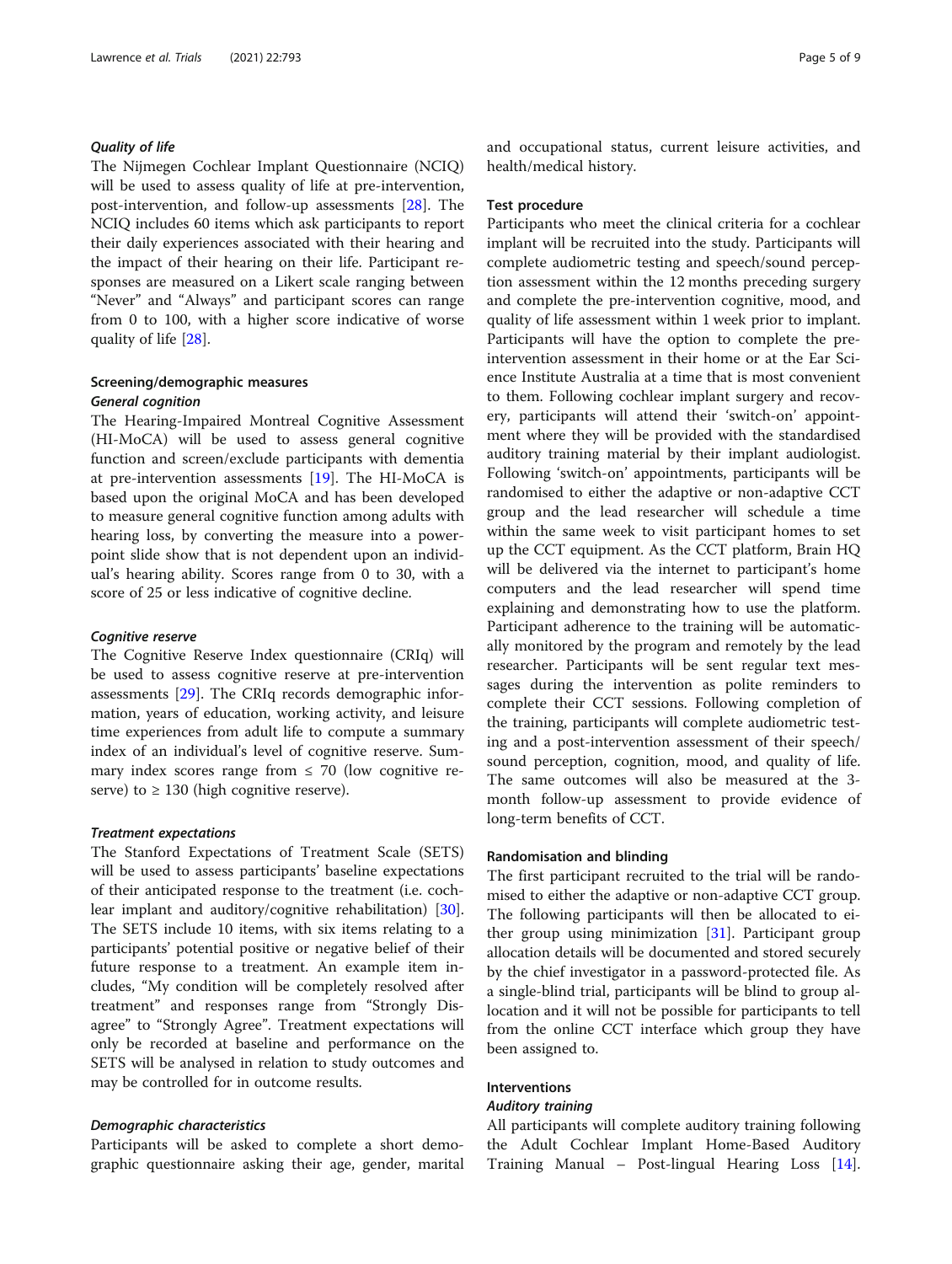Published by Cochlear®, the auditory training manual provides a series of activities of increasing difficulty. Listening activities range from 'Module 1' which involves daily practice of listening and identifying environmental sounds (e.g. kettle boiling, phone ringing) to 'Module 16' which involves partnered conversations where participants are required to repeat what is heard and most importantly, what is understood, during a conversation [[14\]](#page-7-0). The auditory training manual also includes instructions for completing computer-based activities via the Angel Sound™ program [[14](#page-7-0)]. Angel Sound™ is an adaptive auditory training program designed for CIRs and involves similar listening activities to those included in the training manual. Participants will be encouraged to use Angel Sound™ in conjunction with the training manual activities. Participants will be instructed to remove their contralateral hearing aid to ensure reliance upon and increased use of the cochlear implant during training.

#### Adaptive computerised cognitive training

The Brain HQ (Posit Science™) program will be used for adaptive CCT. Brain HQ is a commercially available auditory-cognitive training program and findings from our recent meta-analysis [[17](#page-7-0)] suggest that Brain HQ (previously known as Brain Fitness) may improve cognition in adults with hearing loss. There is also high quality (i.e. Level 1) evidence in support of the efficacy of Brain HQ for improving cognition in older adults [\[32](#page-7-0)]. To determine whether CCT provides an additive therapeutic effect on study outcomes beyond the standardised auditory training regime, participants will only complete visual CCT activities that target cognitive domains (i.e. Gsm and EF) involved in the successful processing of sound and speech. CCT will therefore place no demand upon a participant's hearing ability and will not interfere with the standardised post-implant auditory training rehabilitation protocol as recommended by each participant's implant audiologist. In accordance with the CHC-M taxonomy of cognitive outcomes (Webb et al., 2018), Brain HQ CCT will involve the following activities designed to train each narrow cognitive ability within their corresponding broad domain: (1) 'Juggle Factor' will train high-WM within Gsm, (2) 'Mind's Eye' will train low-WM within Gsm, (3) 'Scene Crasher' will train STM within Gsm, (4) 'Card Shark' will train updating within EF, (5) 'Mind Bender' will train shifting within EF, and (6) 'Freeze Frame' will train inhibition within EF. Participants will begin the training protocol on the least challenging level and the program will increase or decrease (i.e. adapt) task difficulty depending on participant progress during training. Participants will complete 20 min of CCT, 5 days a week for 12 weeks, totalling 20 h of CCT.

#### Non-adaptive computerised cognitive training

The same training protocol and Brain HQ exercises will be completed by participants in the non-adaptive CCT group to ensure intervention parameters (i.e. stimuli, length of training) are equal across groups. However, training exercises will be limited to the least challenging level (i.e. non-adaptive) to ensure no therapeutic benefit is experienced during training.

## Data management

All participant data will be securely stored in locked cabinets and password protected files on the chief investigator's computer at Ear Science Institute Australia. Identifiable information of participants will be kept separate from participant results on outcome measures, and only anonymous results will be analysed and reported in research outputs (i.e. journal articles, conference presentations) pertaining to this research.

#### Data analysis and statistical methods

SPSS (version 26) will be used to calculate descriptive statistics for demographic data and outcome test results at pre-intervention, post-intervention, and 3-month follow-up assessments. Generalised linear mixed models (GLMMs) will be used to analyse outcome variables. Each GLMM will be assessed for statistically significant Group x Time interaction effects, main effects of Time (per group), and pairwise contrasts. Age effects on cognitive training will be considered in the statistical analysis and results will be discussed accordingly.

Following a wave of recent criticism drawing attention to the limitations of the frequentist approach (i.e.  $p$ values and alpha levels) of statistical analysis, there has been increasing recommendations for researchers to report Bayes factors to support the interpretation of their findings [[33](#page-7-0)]. Within the frequentist approach, it is most frequently misunderstood that a statistically significant  $p$ value (i.e.  $p \leq .05$ ) provides evidence in support of an alternative hypothesis, whereas a statistically significant  $p$ value can only provide evidence to disprove the null hypothesis and cannot suggest whether the observed data supports an alternative hypothesis [[33](#page-7-0)]. Compared to the frequentist approach, however, the Bayesian framework allows researchers to quantify whether changes in their observed data favour the null hypothesis or their alternative hypothesis by considering prior odds (i.e. prior evidence of similar effects). It is therefore important that researchers report Bayes Factors alongside frequentist statistics to provide a more informative interpretation of their findings. From the GLMM results, Bayes Factors will be approximated using the Bayesian Information Criterion (BIC) from each model (i.e. H0 and H1) and reported to provide evidence of whether auditory training combined with adaptive CCT improves study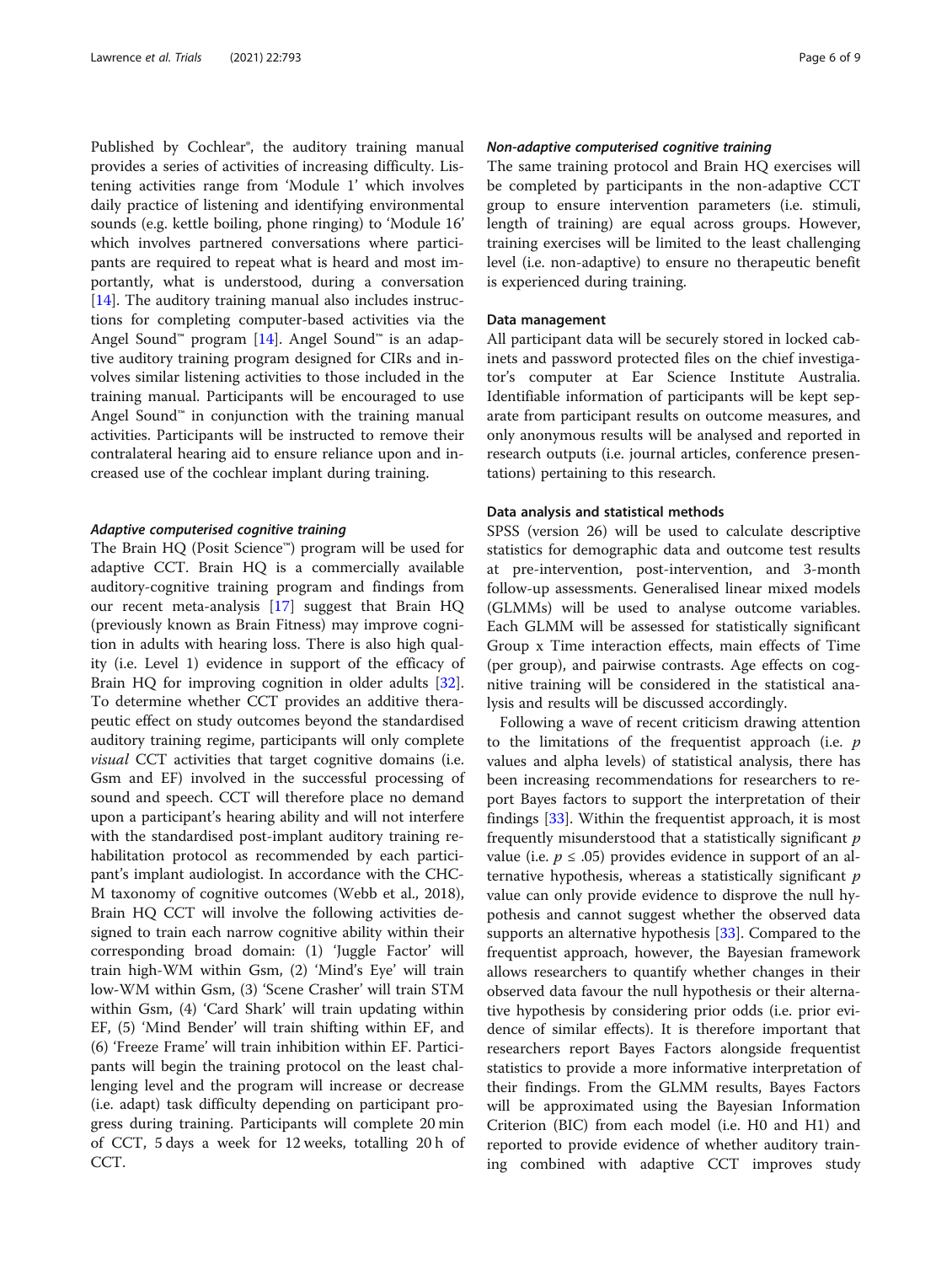outcomes to a greater extent, when compared to auditory training combined with non-adaptive (i.e. placebo) CCT.

## Power analysis and sample size

Evidence from our recent meta-analysis of cognitive training for adults with hearing loss reported beneficial effects ranging from small to large [\[17](#page-7-0)], with contributing studies including 10 to 67 participants. Using G\*Power (34), an a priori power analysis was conducted to determine the required sample size when comparing two intervention groups across three measurement intervals (i.e. pre-intervention, post-intervention, and 3 month follow-up) for any of the primary outcome measures (speech/sound perception or cognition). To detect a medium effect  $(f^2 = .25)$  at an alpha of .05 and power of .90, 36 participants will need to be recruited. To account for potential 20% attrition, 44 participants (i.e. 22 per group) will be targeted for recruitment.

## **Discussion**

Adults with severe to profound hearing loss are at increased risk of experiencing cognitive decline, depression, and poor quality of life. Cochlear implantation is a reliable and safe procedure for restoring sound and speech perception in adults with severe to profound hearing loss, but the potential benefits of a cochlear implant for improving cognition, mood and quality of life are less clear.

Several studies have investigated the effect of cochlear implantation on the cognitive functioning of adults without specific training, and have found an improvement in cognitive functioning at follow-up [[34](#page-8-0), [35\]](#page-8-0). In a recent systematic review, five studies reported improved cognition following cochlear implantation. However, all these studies were limited by methodological biases that undermined reliable interpretation of results [\[8](#page-7-0)–[13\]](#page-7-0). Regarding the impact of auditory training following cochlear implantation, only two of the studies in the systematic review reported that participants completed post-operative auditory rehabilitation [\[8](#page-7-0), [12\]](#page-7-0). This is despite clinical guidelines recommending auditory rehabilitation for successful use and adjustment to a new cochlear implant [\[14\]](#page-7-0). It is therefore not clear whether cochlear implantation or cochlear implantation combined with post-operative auditory rehabilitation has the potential to improve cognition in adults following surgery. Regarding the impact of cognitive training following cochlear implantation, there has been remarkably little research in this area. However, the beneficial effects of cognitive training for healthy older adults appear to be well supported [[15](#page-7-0), [31](#page-7-0), [36](#page-8-0)].

To determine whether auditory training combined with CCT improves cognition in cochlear implant

recipients, we will implement a training paradigm that elicits improvement in on-task (trained) activities and off-task (untrained) outcome measures. The multidomain CCT that we propose in this manuscript involves training multiple cognitive domains simultaneously (e.g. attention, short-term/working memory, executive function) and provides greater therapeutic benefit by targeting a combination of cognitive skills that likely overlap and are used in combination, in complex real-world situations [[35](#page-8-0), [36](#page-8-0)], since frontal cognitive resources (e.g. attention and working memory) are used during successful processing and interpretation of speech/sound [\[37](#page-8-0)] and meta-analytic evidence indications that adults with hearing loss primarily demonstrate deficits in attention, short-term/working memory, and executive function [[38\]](#page-8-0). Combining multi-domain CCT with existing auditory training may lead to significant on-task and off-task improvement in cognition among cochlear implant recipients.

#### Trial status

Participant recruitment has not been commenced. Anticipated date of the first participant recruitment 3 November 2021. Anticipated participant recruitment completion date 31 December 2023.

#### Abbreviations

CI: Cochlear implants; RCT: Randomised controlled trial; CCT: Computerised cognitive training; WM: Working memory; LNS: Letter Number Sequencing; GLMM: Generalised linear mixed model; STM: Short-term memory; Gsm: General short-term memory; EF: Executive function; NCIQ: Nijmegen Cochlear Implant Questionnaire; BIC: Bayesian Information Criterion; CRIq: Cognitive Reserve Index questionnaire; CHC-M: Cattell-Horn-Carrol-Miyake

#### Acknowledgements

The authors would like to thank the Ear Science Institute Australia Implant Clinic and Angela Liew, Cathy Sucher, and Hanadi Tarawneh for their contribution.

#### Authors' contributions

BL: project inception, study design, preparation of ethics documents, manuscript preparation; RE: input into study design and ethics documents. DJ: input into project inception, study design, preparation of ethics documents and input into manuscript preparation. The authors read and approved the final manuscript.

#### Funding

This study is supported by external funding from William Demant Foundation; however, the funding body is not involved in the design of the study and collection, analysis, and interpretation of data or writing of the manuscript.

DJ and RE receive salary support from the Ear Science Institute Australia.

#### Availability of data and materials

This is a protocol for the clinical trial; data collection has not been commenced yet. Once the data collection is completed, data will be presented in subsequent manuscripts.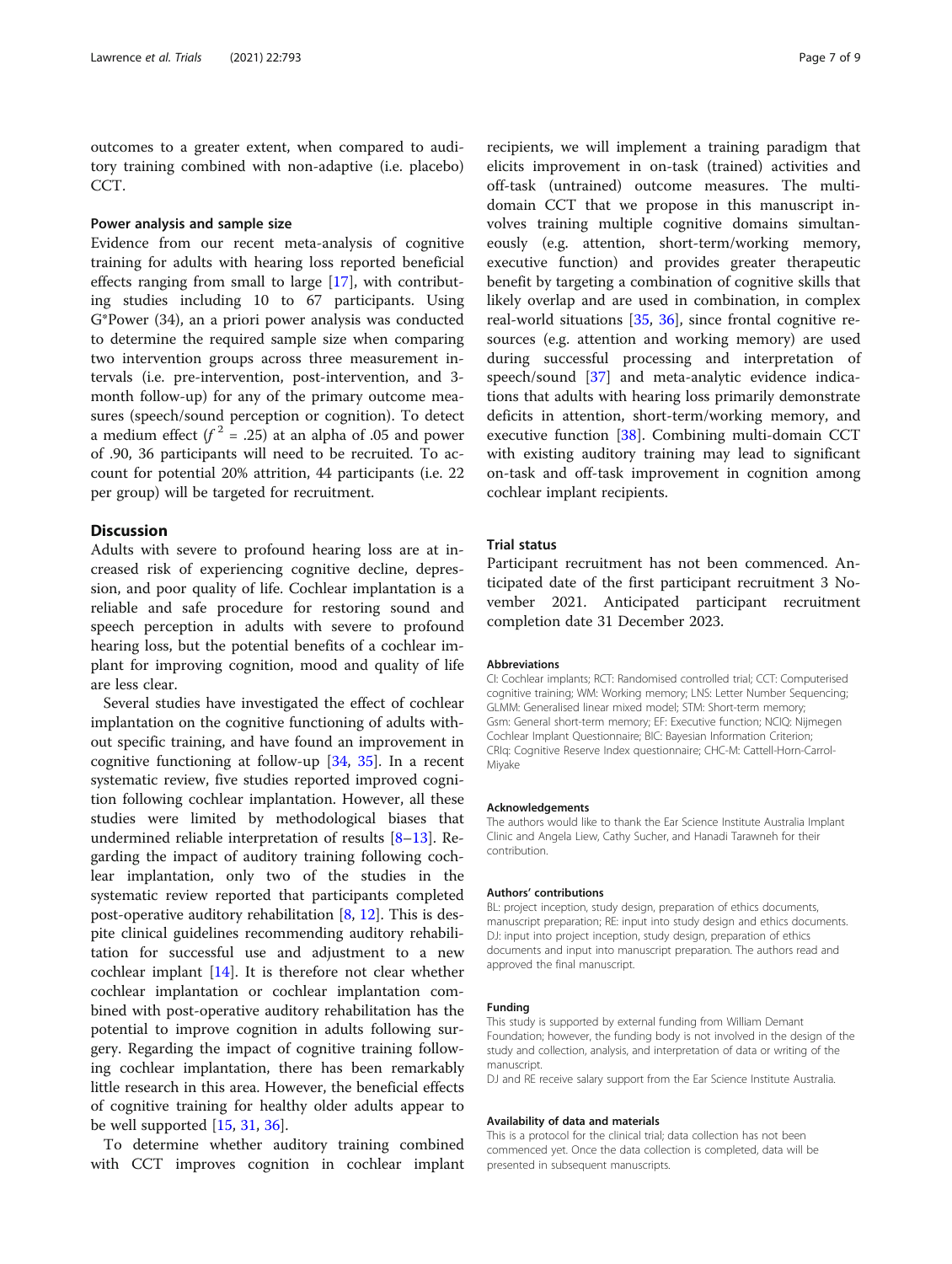### <span id="page-7-0"></span>Declarations

#### Ethics approval and consent to participate

Ethics approval for the study was received from the University of Western Australia Human Research Ethics Committee (RA/4/20/5287), and the trial was registered with the Australian and New Zealand Clinical Trials Registry (ACTRN12619000609156).

#### Consent for publication

Not applicable

#### Competing interests

The authors declare that they have no competing interests.

#### Author details

<sup>1</sup>School of Population Health, Curtin University, Bentley, WA, Australia. <sup>2</sup>Ear Science Institute Australia, 1 Salvado Road, Subiaco, WA 6008, Australia. <sup>3</sup>Ear Sciences Centre, Medical School, The University of Western Australia, Crawley, WA, Australia. <sup>4</sup>Department of Speech-Language Pathology and Audiology, University of Pretoria, Pretoria, South Africa.

# Received: 19 April 2021 Accepted: 11 October 2021<br>Published online: 12 November 2021

#### References

- 1. Wilson BS, Tucci DL, Merson MH, O'Donoghue GM. Global hearing health care: new findings and perspectives. Lancet (London, England). 2017; 390(10111):2503-15.
- 2. Goman AM, Lin FR. Prevalence of hearing loss by severity in the United States. Am J Public Health. 2016;106(10):1820–2. [https://doi.org/10.2105/A](https://doi.org/10.2105/AJPH.2016.303299) [JPH.2016.303299.](https://doi.org/10.2105/AJPH.2016.303299)
- 3. Thomson RS, Auduong P, Miller AT, Gurgel RK. Hearing loss as a risk factor for dementia: a systematic review. Laryngosc Invest Otolaryngol. 2017;2(2): 69–79. [https://doi.org/10.1002/lio2.65.](https://doi.org/10.1002/lio2.65)
- 4. Livingston G, Sommerlad A, Orgeta V, Costafreda SG, Huntley J, Ames D, et al. Dementia prevention, intervention, and care. Lancet. 2017;390(10113): 2673–734. [https://doi.org/10.1016/S0140-6736\(17\)31363-6](https://doi.org/10.1016/S0140-6736(17)31363-6).
- 5. Friedmann DR, Ahmed OH, McMenomey SO, Shapiro WH, Waltzman SB, Roland JT Jr. Single-sided deafness cochlear implantation: candidacy, evaluation, and outcomes in children and adults. Otol Neurotol. 2016;37(2): e154–60.
- 6. Fu Q-J, Nogaki G, Galvin J III. Auditory training with spectrally shifted speech: implications for cochlear implant patient auditory rehabilitation. J Assoc Res Otolaryngol. 2005b;6(2):180–9. [https://doi.org/10.1007/s10162-](https://doi.org/10.1007/s10162-005-5061-6) [005-5061-6](https://doi.org/10.1007/s10162-005-5061-6).
- 7. Claes AJ, Mertens G, Gilles A, Hofkens-Van Den Brandt A, Fransen E, Van Rompaey V, et al. The repeatable battery for the assessment of neuropsychological status for hearing impaired individuals (RBANS-H) before and after cochlear implantation: a protocol for a prospective, longitudinal cohort study. Front Neurosci. 2016;10:512.
- Ambert-Dahan E, Routier S, Marot L, Bouccara D, Sterkers O, Ferrary E, et al. Cognitive evaluation of cochlear implanted adults using CODEX and MoCA screening tests. Otol Neurotol. 2017;38(8):e282–e4.
- Castiglione A, Benatti A, Velardita C, Favaro D, Padoan E, Severi D, et al. Aging, cognitive decline and hearing loss: effects of auditory rehabilitation and training with hearing aids and cochlear implants on cognitive function and depression among older adults. Audiol Neurootol. 2016;21(Suppl 1):21– 8. <https://doi.org/10.1159/000448350>.
- 10. Cosetti M, Pinkston J, Flores J, Friedmann D, Jones C. Rol, et al. Neurocognitive testing and cochlear implantation: insights into performance in older adults. Clin Interv Aging. 2016:603–13. [https://doi.](https://doi.org/10.2147/CIA.S100255) [org/10.2147/CIA.S100255.](https://doi.org/10.2147/CIA.S100255)
- 11. Jayakody DMP, Friedland PF, Atlas MD, Martins RN, Sohrabi HR. Impact of cochlear implantation on cognitive functions of older adults: Preliminary data. Otol Neurotol. 2017;38:e289.
- 12. Mosnier I, Bebear J-P, Marx M, Fraysse B, Truy E, Lina-Granade G, et al. Improvement of cognitive function after cochlear implantation in elderly patients. JAMA Otolaryngol Head Neck Surg. 2015;141(5):E1–9. [https://doi.](https://doi.org/10.1001/jamaoto.2015.129) [org/10.1001/jamaoto.2015.129.](https://doi.org/10.1001/jamaoto.2015.129)
- 13. Sonnet MH, Montaut-Verient B, Niemier JY, Hoen M, Ribeyre L, Parietti-Winkler C. Cognitive abilities and quality of life after cochlear implantation in the elderly. Otol Neurotol. 2017;38(8):e296-e301.
- 14. Henry B, Pedley K, Fu Q-J. Adult cochlear implant home-based auditory training manual: postlingual hearing loss. Cochlear Limited: NSW, Australia; 2015.
- 15. Lampit A, Hallock H, Valenzuela M. Computerized cognitive training in cognitively healthy older adults: a systematic review and meta-analysis of effect modifiers. PLoS Med. 2014;11(11):e1001756. [https://doi.org/10.1371/](https://doi.org/10.1371/journal.pmed.1001756) [journal.pmed.1001756](https://doi.org/10.1371/journal.pmed.1001756).
- 16. Schow R, Nerbonne M. Introduction to audiologic rehabilitation. Pearson Education.: Boston; 2006.
- 17. Lawrence BJ, Jayakody DMP, Henshaw H, Ferguson MA, Eikelboom RH, Loftus AM, et al. Auditory and cognitive training for cognition in adults with hearing loss: a systematic review and meta-analysis. Trends Hear. 2018;22: 2331216518792096. <https://doi.org/10.1177/2331216518792096>.
- 18. Australia DHW. Clinical Guidelines for Adult Cochlear Implant Perth. Health Networks Branch, Department of Health: Australia; 2011. p. 1–24. Available from: [http://ww2.health.wa.gov.au/~/media/Files/Corporate/general%2](http://ww2.health.wa.gov.au/~/media/Files/Corporate/general%20documents/Health%20Networks/Neurosciences%20and%20the%20Senses/Clinical-Guidelines-for-Adult-Cochlear-Implantation.ashx) [0documents/Health%20Networks/Neurosciences%20and%20the%20Senses/](http://ww2.health.wa.gov.au/~/media/Files/Corporate/general%20documents/Health%20Networks/Neurosciences%20and%20the%20Senses/Clinical-Guidelines-for-Adult-Cochlear-Implantation.ashx) [Clinical-Guidelines-for-Adult-Cochlear-Implantation.ashx](http://ww2.health.wa.gov.au/~/media/Files/Corporate/general%20documents/Health%20Networks/Neurosciences%20and%20the%20Senses/Clinical-Guidelines-for-Adult-Cochlear-Implantation.ashx)
- 19. Lin VYW, Chung J, Callahan BL, Smith L, Gritters N, Chen JM, et al. Development of cognitive screening test for the severely hearing impaired: hearing-impaired MoCA. Laryngoscope. 2017;127(S1):S4–S11. [https://doi.](https://doi.org/10.1002/lary.26590) [org/10.1002/lary.26590](https://doi.org/10.1002/lary.26590).
- 20. Webb SL, Loh V, Lampit A, Bateman JE, Birney DP. Meta-analysis of the effects of computerized cognitive training on executive functions: a cross-disciplinary taxonomy for classifying outcome cognitive factors. Neuropsychol Rev. 2018;28(2):232–50. [https://doi.org/10.1007/s11065-018-](https://doi.org/10.1007/s11065-018-9374-8) [9374-8](https://doi.org/10.1007/s11065-018-9374-8).
- 21. Wechsler D. Wechsler adult intelligence scale. Fourth Edition (WAIS–IV) ed. San Antonio: Pearson; 2008. [https://www.pearsonassessments.com/store/usa](https://www.pearsonassessments.com/store/usassessments/en/Store/Professional-Assessments/Cognition-%26-Neuro/Wechsler-Adult-Intelligence-Scale-%7C-Fourth-Edition/p/100000392.html) [ssessments/en/Store/Professional-Assessments/Cognition-%26-Neuro/](https://www.pearsonassessments.com/store/usassessments/en/Store/Professional-Assessments/Cognition-%26-Neuro/Wechsler-Adult-Intelligence-Scale-%7C-Fourth-Edition/p/100000392.html) [Wechsler-Adult-Intelligence-Scale-%7C-Fourth-Edition/p/100000392.html.](https://www.pearsonassessments.com/store/usassessments/en/Store/Professional-Assessments/Cognition-%26-Neuro/Wechsler-Adult-Intelligence-Scale-%7C-Fourth-Edition/p/100000392.html)
- 22. Cognition C. CANTABeclipse test administration guide. Cambridge: UK Cambridge Cognition; 2004.
- 23. Jaeggi SM, Buschkuehl M, Jonides J, Perrig WJ. Improving fluid intelligence with training on working memory. Proc Natl Acad Sci. 2008;105(19):6829–33. [https://doi.org/10.1073/pnas.0801268105.](https://doi.org/10.1073/pnas.0801268105)
- 24. Reitan RM. Validity of the trail making test as an indicator of organic brain damage. Percept Mot Skills. 1958;8(3):271–6. [https://doi.org/10.2466/pms.1](https://doi.org/10.2466/pms.1958.8.3.271) [958.8.3.271.](https://doi.org/10.2466/pms.1958.8.3.271)
- 25. Lehiste I, Peterson GE. Linguistic considerations in the study of speech intelligibility. Acoustical Soc Am. 1959;31(3):280–6. [https://doi.org/1](https://doi.org/10.1121/1.1907713) [0.1121/1.1907713.](https://doi.org/10.1121/1.1907713)
- 26. Boothroyd A, Hanin L, Hnath T. A sentence test of speech perception: reliability, set equivalence, and short term learning. In: Speech and Hearing Science Report RC10; 1985.
- 27. Lovibond SH, Lovibond PF. Manual for the Depression Anxiety Stress Scales. Psychology Foundation: Sydney; 1995.
- 28. Hinderink JB, Krabbe PF, Van Den Broek P. Development and application of a health-related quality-of-life instrument for adults with cochlear implants: the Nijmegen cochlear implant questionnaire. Otolaryngol Head Neck Surg. 2000;123(6):756–65. <https://doi.org/10.1067/mhn.2000.108203>.
- 29. Nucci M, Mapelli D, Mondini S. Cognitive Reserve Index questionnaire (CRIq): a new instrument for measuring cognitive reserve. Aging Clin Exp Res. 2012;24(3):218–26. <https://doi.org/10.3275/7800>.
- 30. Younger J, Gandhi V, Hubbard E, Mackey S. Development of the Stanford Expectations of Treatment Scale (SETS): a tool for measuring patient outcome expectancy in clinical trials. Clin Trials (London, England). 2012;9(6): 767–76.
- 31. Altman DG, Bland JM. Treatment allocation by minimisation. BMJ. 2005; 330(7495):843. <https://doi.org/10.1136/bmj.330.7495.843>.
- 32. Shah TM, Weinborn M, Verdile G, Sohrabi HR, Martins RN. Enhancing cognitive functioning in healthly older adults: a systematic review of the clinical significance of commercially available computerized cognitive training in preventing cognitive decline. Neuropsychol Rev. 2017;27(1):62– 80. <https://doi.org/10.1007/s11065-016-9338-9>.
- 33. Quintana DS, Williams DR. Bayesian alternatives for common null-hypothesis significance tests in psychiatry: a non-technical guide using JASP. BMC Psychiatry. 2018;18(1):178. <https://doi.org/10.1186/s12888-018-1761-4>.